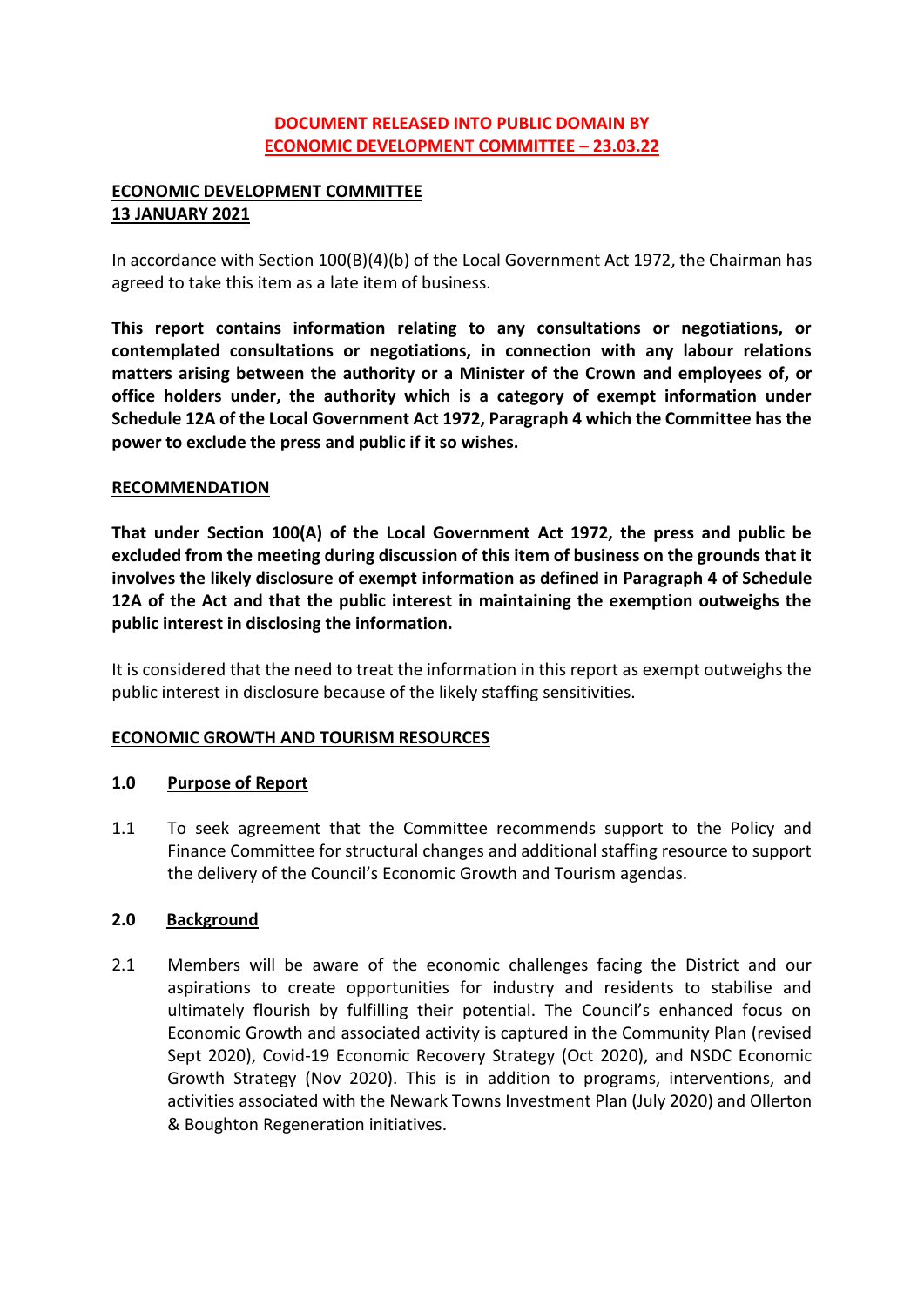- 2.2 The Visitor Economy forms a significant part of the NSDC economy, representing spend of £298.32 million (2019). The tourism and hospitality sector has been disproportionality hit by the Covid-19 pandemic, with latest forecasts suggesting a - 62% increase in the value of the visitor economy for the District in the coming year. The Council's retained focus on Tourism is captured in the Council's Destination Management Plans for Newark, Southwell, and Sherwood Forest and the adopted Visitor Economy Strategy (Nov 2020).
- 2.3 Operationally, it is clear that a number of activities across the Economic Growth and Tourism Business units are closely aligned, including work around towns centres regeneration, destination development (as opposed to destination marketing), visitor wayfinding, business co-ordination, data insights (eg. footfall counting and analysis) and place and event promotion.

### **3.0 Proposals**

### 3.1 Structure

3.2 It is proposed, in the interests of optimising the clarity, coordination, and delivery of the Council's aspirations that the current Economic Growth and Tourism team be merged to create a single Economic Growth and Tourism Business Unit. The intention is not to dilute the importance of either agenda, which as detailed above are captured in a raft of Council strategy and priority documents. Rather, it will streamline overall responsibility for the management of the service, allowing the creation of lead practitioner specialisms with a focus on: 1. Town Centres, 2. Business and Skills, and 3. Tourism. Appendix A details the existing and recommended changes. For the avoidance of doubt such changes are subject to: 1) support in principle from the Policy and Finance Committee and 2) consultation with affected employees and the recognised Trades Unions.

#### 3.3 Additional Economic Growth Officer

- 3.4 The current Economic Growth team delivers an array of services including: Business Development, Business Information, Advice and Guidance, Skills Programmes, and Inward Investment in addition to the Councils Towns Centres agenda which includes Development Programmes, Retail and Business engagement.
- 3.5 Creating a 1 x additional Economic Growth Officer FTE post (which aligns with an existing Job Evaluated post) would allow for the following additional or enhanced activity:
	- Provision of targeted Key Account Management Capacity for NSDC with medium and large employers
	- Provide additional capacity in provision of information, advice, guidance and support to SMEs given enquiries of Covid19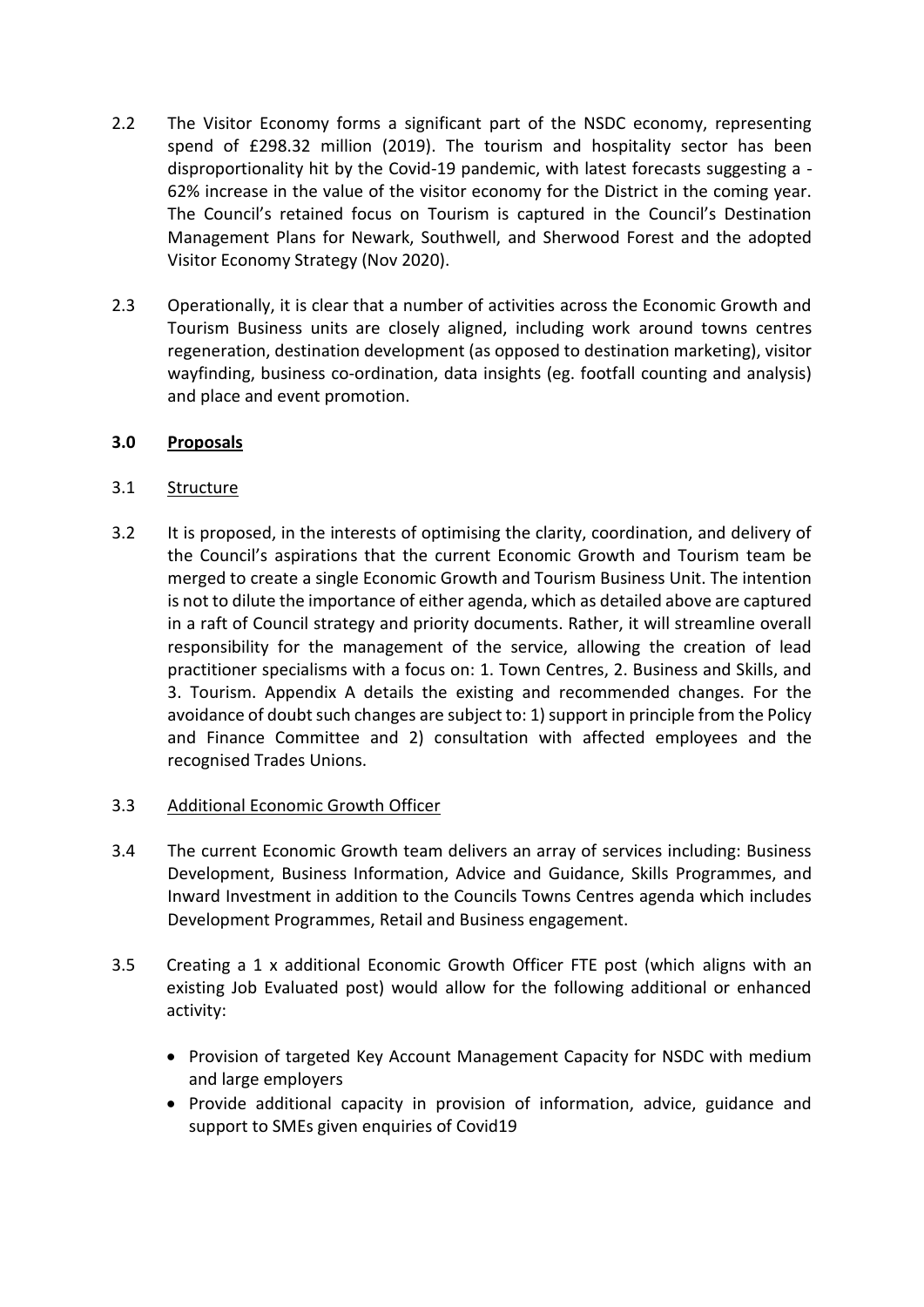- Provide advice and guidance on importing and exporting opportunities to business and develop operational relationships for FDI/RDI with international Quangos like CBBC and IBC
- Improve business communication and dialogue through improved messages of an e-newsletter and other mechanisms
- Improve local supply chain development by working with business, Welland Procurement, and other providers to encourage local procurement
- Support Town Centre Businesses with Information. Advice and Guidance programmes and marketing activity

### **4.0 Equalities Implications**

4.1 This proposal, whilst likely negatively affecting one individual financially will benefit the delivery of the service.

# **5.0 Digital Implications**

5.1 A laptop and ICT equipment to facilitate working from home for the additional Economic Growth Officer post will be required.

### **6.0 Financial Implications (Fin20-21/1485)**

- 6.1 The annual cost of an additional Economic Growth Officer from April 2021 would be £37,620 (including on-costs). If appointed in February 2021 the additional cost for 2020/21 would be £6,270. This cost can be funded from Tranche 4 of the Covid funds. There is currently no funding available to meet the additional cost in future years and therefore would be an increase in the base budget from 2021/22 onwards.
- 6.2 A one off cost of a new laptop and ICT equipment is in the region of £2,000 and can be funded from Tranche 4 of the Covid fund.
- 6.3 The impact of the deletion of the two existing Business Manager roles and the creation of the new Business Manager and Tourism Manager roles is an expected increase in budget requirement of c£1,280. This is, however, subject to consultation and assessment. The budget will be adjusted accordingly to reflect the final position.
- 6.4 The overall increase in the base budget requirements for the proposed restructure from 2021/22 onwards would be c£38,900.

| Post & Scale (Subject to Job     | <b>Cost of Annual Budget (£)</b> | <b>Cost of Annual Revised Budget (£)</b> |
|----------------------------------|----------------------------------|------------------------------------------|
| Evaluation)                      | (Including on-costs)             | (Including on-costs) 2021/22 plus        |
|                                  | 2021/22                          | future years                             |
| <b>Business Manager Economic</b> | 74,730                           |                                          |
| Growth (Z002)                    |                                  |                                          |
| <b>Business Manager Economic</b> |                                  | 82,030                                   |
| Growth & Tourism (Z004)          |                                  |                                          |
| Business Manager Tourism         | 68,890                           |                                          |
| (Z001)                           |                                  |                                          |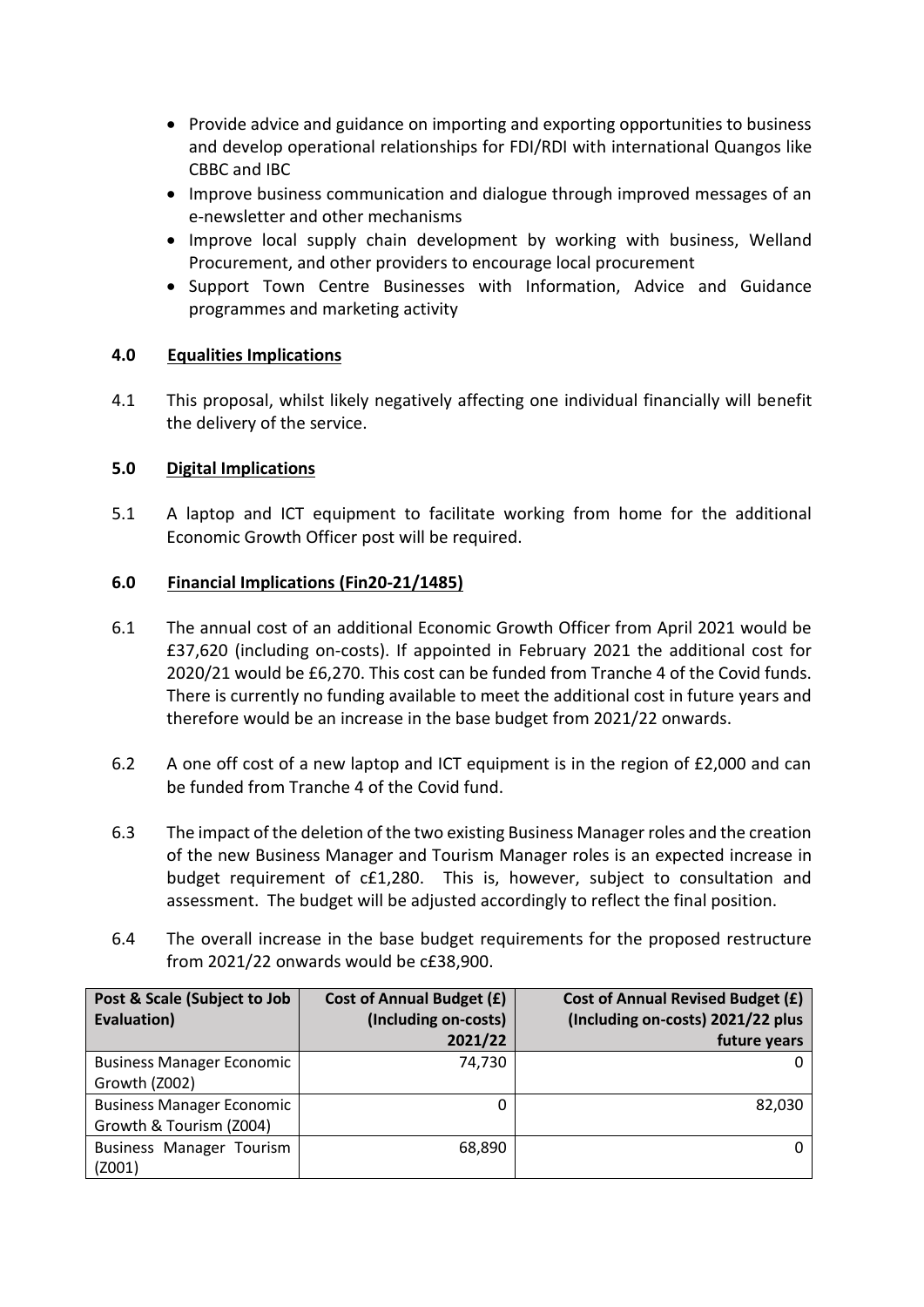| Tourism Manager (NS16)        | $\Omega$ | 62,870  |
|-------------------------------|----------|---------|
| Town<br><b>Centres</b>        | 52,460   | 52,460  |
| Developments<br>Manager       |          |         |
| (NS14)                        |          |         |
| Economic<br>Growth<br>Snr     | 51,150   | 51,150  |
| (NS13)                        |          |         |
| Officer<br>Growth<br>Economic | 39,950   | 39,950  |
| (NS10)                        |          |         |
| Officer<br>Growth<br>Economic | $\Omega$ | 37,620  |
| (NS10)                        |          |         |
| Marketing<br>Digital<br>and   | 31,590   | 31,590  |
| Tourism Officer (NS8)         |          |         |
| &<br>Tourism<br>Economic      | 28,820   | 28,820  |
| Officer<br>Growth<br>Support  |          |         |
| (NS7)                         |          |         |
| &<br>Tourism<br>Apprentice,   | 22,880   | 22,880  |
| <b>Economic Growth</b>        |          |         |
| <b>Total</b>                  | 370,470  | 409,370 |

# **7.0 RECOMMENDATION**

**That Members approve and recommend to Policy & Finance Committee the creation of additional revenue budget from financial years 2021/22 onwards to support structural and resource changes required to deliver the Council's Economic Growth and Tourism agendas, subject to ongoing consultation with affected employees and the recognised Trades Unions.**

#### **Reason for Recommendation**

**To ensure that the Council's Economic Growth and Social Mobility agendas are delivered in accordance with the Community Plan, Economic Growth, Tourism and Covid-19 Recovery Strategies.** 

#### Background Papers

For further information please contact Matt Lamb on extension 5842.

**Matt Lamb Director - Planning & Growth**